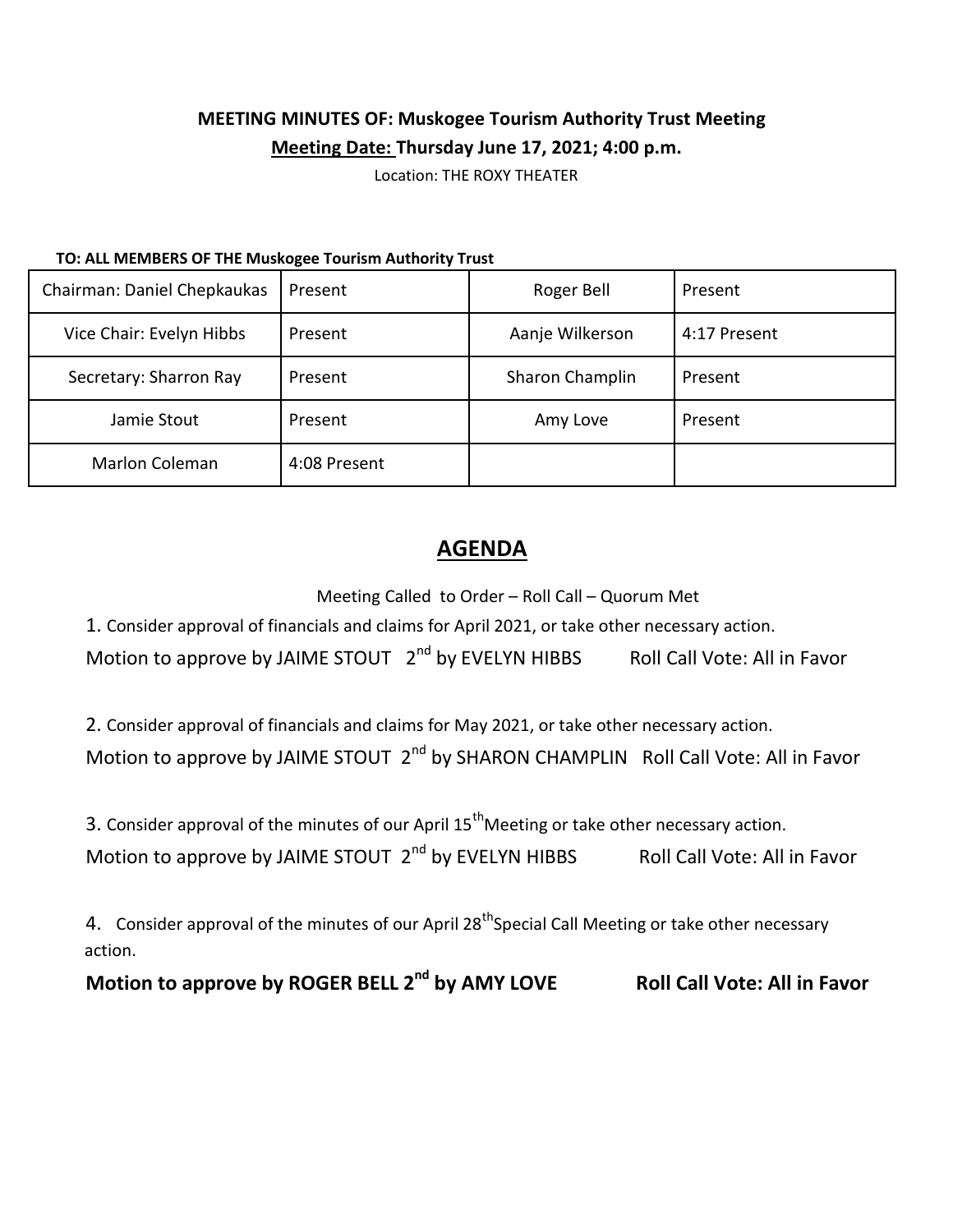5. Consider approval of the minutes of our June 3<sup>rd</sup> Special Call Meeting or take other necessary action. Motion to approve with Corrections by JAIME STOUT  $2^{nd}$  by EVELYN HIBBS Roll Call Vote: All in Favor Corrections were made in regard to Item # 5 and #7

6. Consider approval of the Advisory Committee's Grant Application Recommendations or take other necessary action.

Motion to approve Outlaw Speedway Fest for \$5k by MARLON COLEMAN  $2^{nd}$  by

EVELYN HIBBS Roll Call Vote: All in Favor Motion to approve Balloon Fest in amount of \$10k by JAIME STOUT  $2<sup>nd</sup>$  by SHARON CHAMPLIN Roll Call Vote: All in Favor-minus AANJE WILKERSON-Abstained

- Discussion: Funds are for Fireworks, marketing assistance and sponsorship and not for improvements to Outlaw Speedway Track.
- Discussion: Tax status: City vs County. It was stated that events in County benefit City with Hotels, Restaurants, Gas, retail purchases by visitors to County events. The Visit Muskogee Banner will be present at all events to encourage tourism into City.
- 7. Discuss and take possible action concerning Muskogee Tourism Authority's Mission + Vision Statements. This item was referred to Staff to finalize and present to board. Discussion on the OKIE acroymn.
- Motion by MARLON COLEMAN for Tourism Director to give board 2 options to choose from, as staff directive. 2<sup>nd</sup> by JAIME STOUT Roll Call Vote: All in Favor

8. Director's Report –No action required. Report covered event participation: Chili Cookoff, Castle of Muskogee Renaissance Faire. Status update on Okie from Muskogee Trolly issues and possible solutions such as UBER to transport visitors from Hotels to Events. ( Roy Tucker and Avery Frix will follow up on Trolley status.)

Upcoming events included: Gold Wing Riders @ Civic Center, \$4k was granted as previously approved but delayed due to Pandemic. These issues will be decided on a case by case basis and will not include previous services that would be offered by Chamber.

Oklahoma State Arts Conference is rescheduled for October 27-29, 2021 in Muskogee at various locations, with main event centered at Muskogee Civic Center. Additional discussion included updates to Website, photos, videos, audio and social media posts by Visit Muskogee, along with new listings to include fire